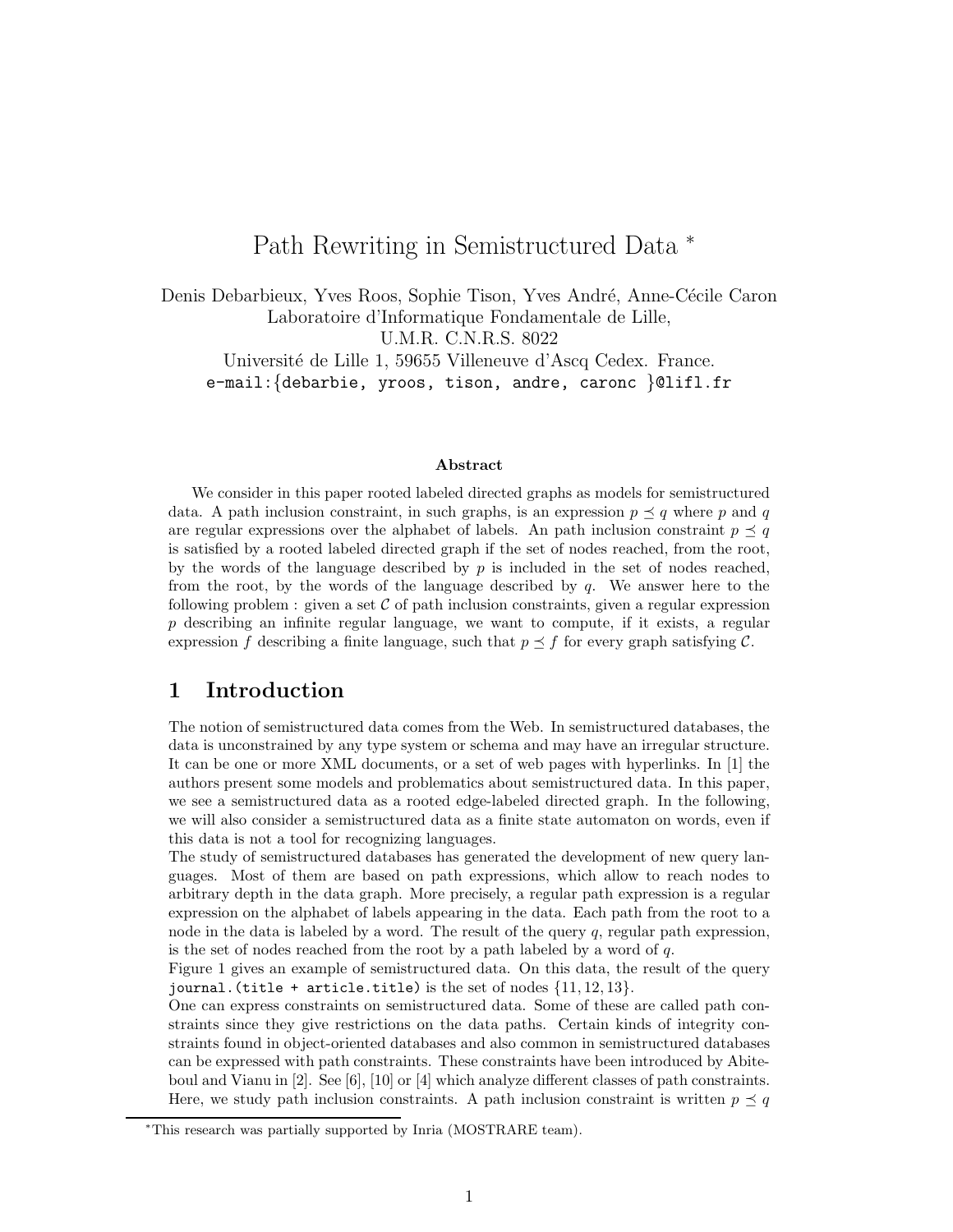

Figure 1: semistructured data

where p and q are regular path queries, and means that the set of nodes result of p is included in the set of nodes result of  $q$ . In Figure 1, we have journal.article.writtenBy  $\prec$  author. These constraints are interesting because they give semantic informations on the data (on the example, an article in a journal is written by authors) and they are used for query optimization.

In this context, the problem studied in this paper is the following : given a set  $C$  of inclusion constraints, given a regular expression  $q$  describing an infinite regular language, we want to compute, if it exists, a regular expression  $f$  corresponding to a finite language, such that  $q \preceq f$  for every data satisfying C. The existence of f is decidable when C contains only word inclusions  $[2]$  (inclusions  $w_1 \preceq w_2$  where  $w_1$  and  $w_2$  are words) or inclusions of the form  $p \preceq w$  where p is a regular expression and w is a word [5]. We define here a transducer computing f from  $q$  (when it exists) extending the result of [5].

# 2 Path inclusions and query rewriting

### 2.1 Semistructured data and path inclusions

In the sequel we use the following notions which were introduced in  $[2]$ . Let A be a fixed finite alphabet of labels.

**Definition 2.1 :** A semistructured datum is a triple  $I = (N, i, T)$  where N is a set of nodes,  $i \in N$  is called the root of datum I and  $T \subseteq N \times A \times N$  is the set of transitions. If N is finite, the datum is said finite.

We are interested in the set of nodes which are reached by some paths in a datum. More precisely, given a datum  $I = (N, i, T)$  and a word  $u \in A^*$ , we denote by  $u(I)$  the set of nodes that can be reached in  $I$  at the end of any path labelled by u starting from the root  $i$ , that is :

1. if  $u = \varepsilon$ , then  $u(I) = \{i\}$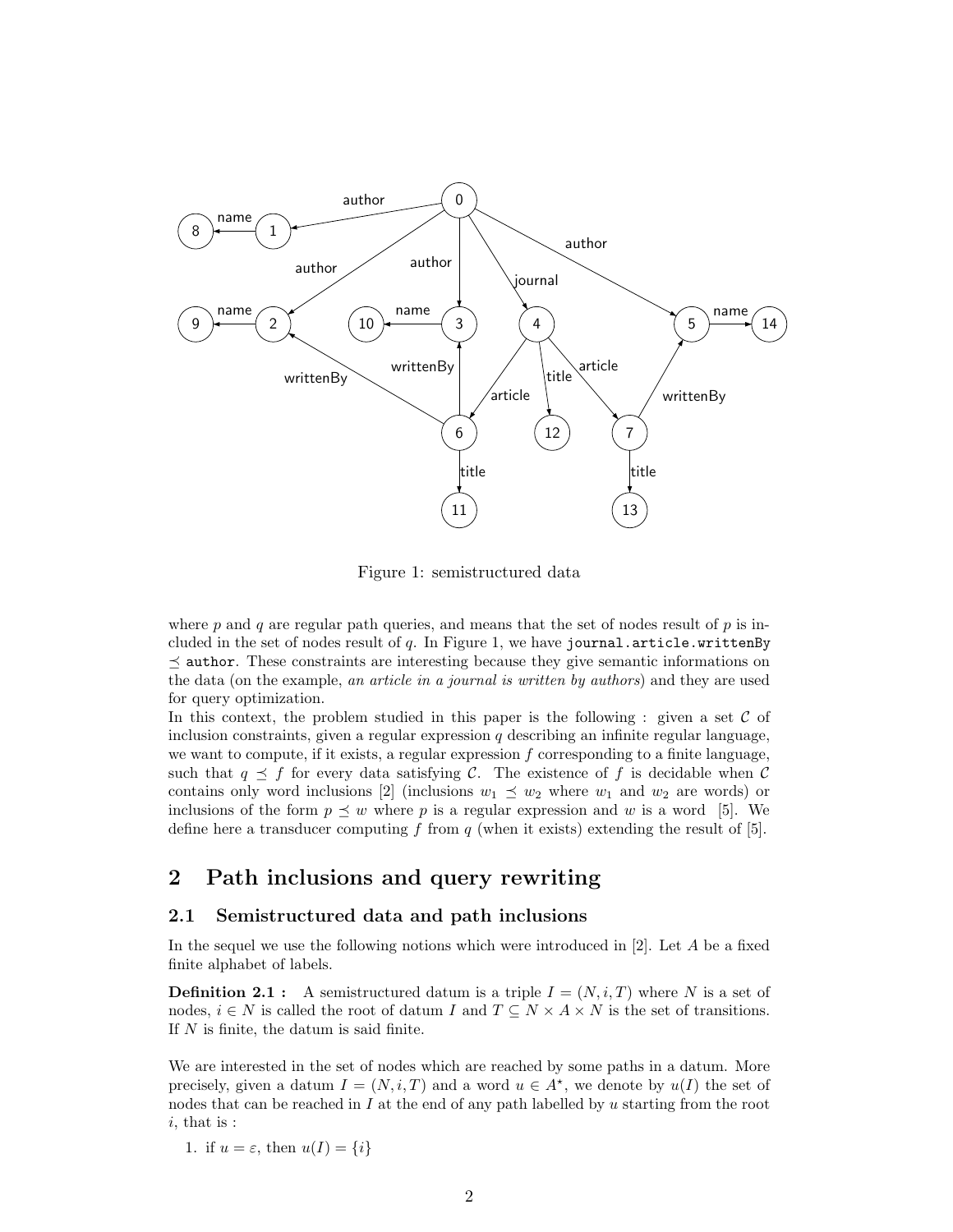2. if  $u = u'a$ , with  $u' \in A^*$  and  $a \in A$ ,  $u(I) = \{n \in N \mid \exists n' \in u'(I), (n', a, n) \in T\}$ 

Then we can define the notion of query and result of query.

**Definition 2.2 :** A regular query p is a regular expression over A. The result of a query p over a datum I is the set  $p(I) = \bigcup_{u \in L(p)} u(I)$  where  $L(p)$  denotes the regular language described by p.

**Definition 2.3 :** A path inclusion is an expression of the form  $p \preceq q$  where p, q are regular queries. A datum I satisfies a path inclusion  $p \preceq q$ , denoted  $I \models p \preceq q$ , if the set of nodes  $p(I)$  is included in  $q(I)$ . I satisfies a set C of path inclusions, denoted  $I \models C$ , if I satifies each path inclusion of  $\mathcal{C}$ .

**Definition 2.4 :** A set C of path inclusions implies a path inclusion  $p \preceq q$ , denoted  $\mathcal{C} \models p \preceq q$ , if for each datum I such that  $I \models \mathcal{C}, I \models p \preceq q$ .

We will use the following proposition [2]:

**Proposition 2.1** A set C of path inclusions implies a path inclusion  $p \preceq q$ , denoted  $\mathcal{C} \models p \preceq q$ , if for each **finite** datum I such that  $I \models \mathcal{C}, I \models p \preceq q$ .

**Definition 2.5 :** A regular query p has the boundedness property w.r.t a set  $C$  of path inclusions if there exists a regular query f such that  $\mathcal{C} \models p \preceq f$  and  $L(f)$  is finite.

E.g., let C be  $\{a^2 \leq a\}$ ; w.r.t. C, the query  $a^*$  is bounded, whereas the query  $ba^*$  is not.

### 2.2 Bounded path constraints and Prefix Rewriting

From now on, we will consider uniquely the case of a finite set of inclusions in the form  $p \prec u$  where p is a regular expression and u is a word: we shall call such path inclusions bounded inclusions. In this case, following and slightly generalizing [2], we associate with a set  $\mathcal C$  of bounded path inclusions a rewriting system such that there is a prefix rewriting from u to v, if and only if the query u is included in the query v for each model of  $\mathcal{C}$ .

**Definition 2.6 :** Let  $C = \{p_1 \leq u_1, p_2 \leq u_2, \ldots, p_n \leq u_n\}$  be a finite set of bounded path inclusions over an alphabet A. We consider the relation on words defined by  $u \longrightarrow v$ if and only if there exists i such that  $u \in L(p_i)$  and  $v = u_i$ . By extension, we denote also  $\overrightarrow{c}$  its rightcongruent closure. Then  $\overrightarrow{c}$  denotes the reflexive, transitive closure of  $\overrightarrow{c}$ .

We can remark than this relation is a prefix rewriting relation as defined in [8] based on an infinite rewrite system.

From now on, we will suppose that there is no path constraint of the type  $p \preceq \varepsilon$ . Then we have the following property:

**Proposition 2.2** Let C be a set of bounded path inclusions. For any words u, v, u  $\frac{\star}{c}$  v if and only if  $\mathcal{C} \models u \prec v$ .

The proof uses a kind of (infinite) canonical model of  $C$  which is close to the model defined in [2]:

**Definition 2.7 :** With a set of bounded path constraints  $\mathcal{C}$ , we associate an infinite datum  $I_{\mathcal{C}} = (N, i, T)$  defined by:

- $N = \{u \mid u \in A^{\star}\}\$
- $\bullet i = \varepsilon$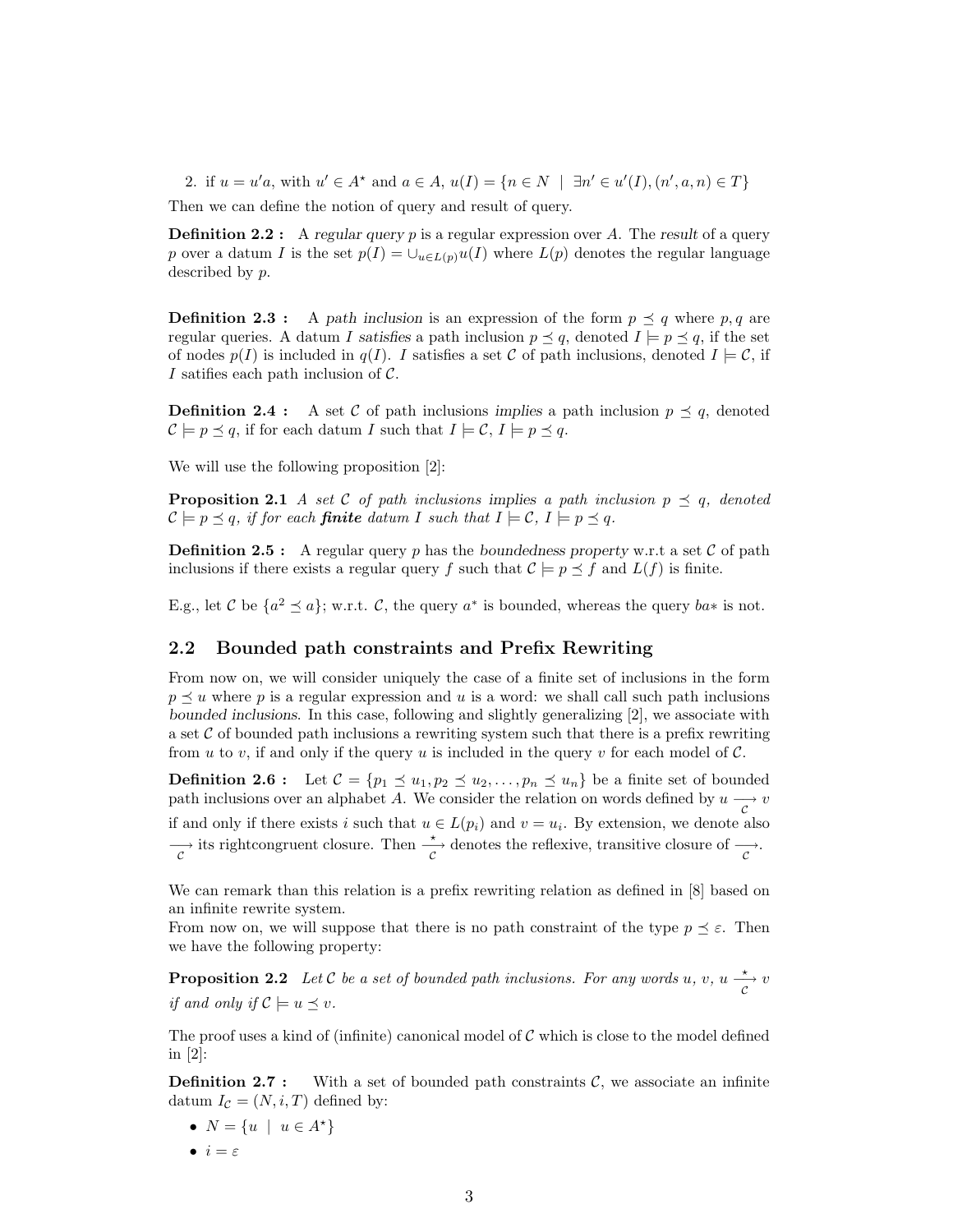• 
$$
T = \{(u, x, v) \mid v \xrightarrow{*} ux\}
$$

#### Example 2.1 :

Let  $\mathcal{C} = \{ab^* \le ba, b^+ \le a, a(aa)^*b \le a\}$ . The following datum shows a finite part of the infinite datum defined in 2.7. It follows from  $bb \rightarrow a \rightarrow ba \rightarrow aa$  that  $(a, a, bb) \in T$ , it follows from  $b \to a \to ba$  that  $(b, a, b) \in T$ .



Then, we get immediately by induction on the length of  $u$ :

**Lemma 2.1**  $u(I_{\mathcal{C}}) = \{v \mid v \xrightarrow[c]{*} u\}$ 

Now, let us suppose  $I_c \models u \preceq v$ , i.e.  $u(I_c) \subseteq v(I_c)$ ; by the preceding lemma u belongs to  $u(I_{\mathcal{C}})$ , so u belongs to  $v(I_{\mathcal{C}})$ ; once again by the preceding lemma  $u \xrightarrow[{\mathcal{C}}]{} v$ . Let us suppose now  $u \xrightarrow[c]{*} v$ . So if  $w \xrightarrow[c]{*} u$ ,  $w \xrightarrow[c]{*} v$ ; by the preceding lemma  $u(I_{\mathcal{C}}) \subseteq v(I_{\mathcal{C}})$ , that is to say  $I_{\mathcal{C}} \models u \preceq v$ :

**Lemma 2.2**  $I_c \models u \preceq v$  if and only if  $u \xrightarrow[c]{*} v$ 

We obtain now

**Lemma 2.3**  $I_c \models u \preceq v$  if and only if  $C \models u \preceq v$ 

**Proof :** First, it is easy to get than  $I_{\mathcal{C}} \models \mathcal{C}$  and so that if  $\mathcal{C} \models u \preceq v$ , then  $I_{\mathcal{C}} \models u \preceq v$ . Now, let us suppose  $I_c \models u \preceq v$  that is to say  $u \xrightarrow[c]{*} v$ . Let  $\preceq_c$  be defined by  $u \preceq_c v$  if  $C \models u \preceq v$ . The relation  $\preceq_C$  contains  $\rightarrow_C$ , is transitive and closed by right-congruence: it contains  $\frac{\star}{c}$ ; so  $u \frac{\star}{c} v$  implies  $u \preceq_{\mathcal{C}} v$  i.e.  $\mathcal{C} \models u \preceq v$ .

By the two last lemmas, we obtain the proposition 2.2. The following property will be fundamental:

**Lemma 2.4** If  $I_c \models u \preceq L$ , there is some word v in L such that  $I_c \models u \preceq v$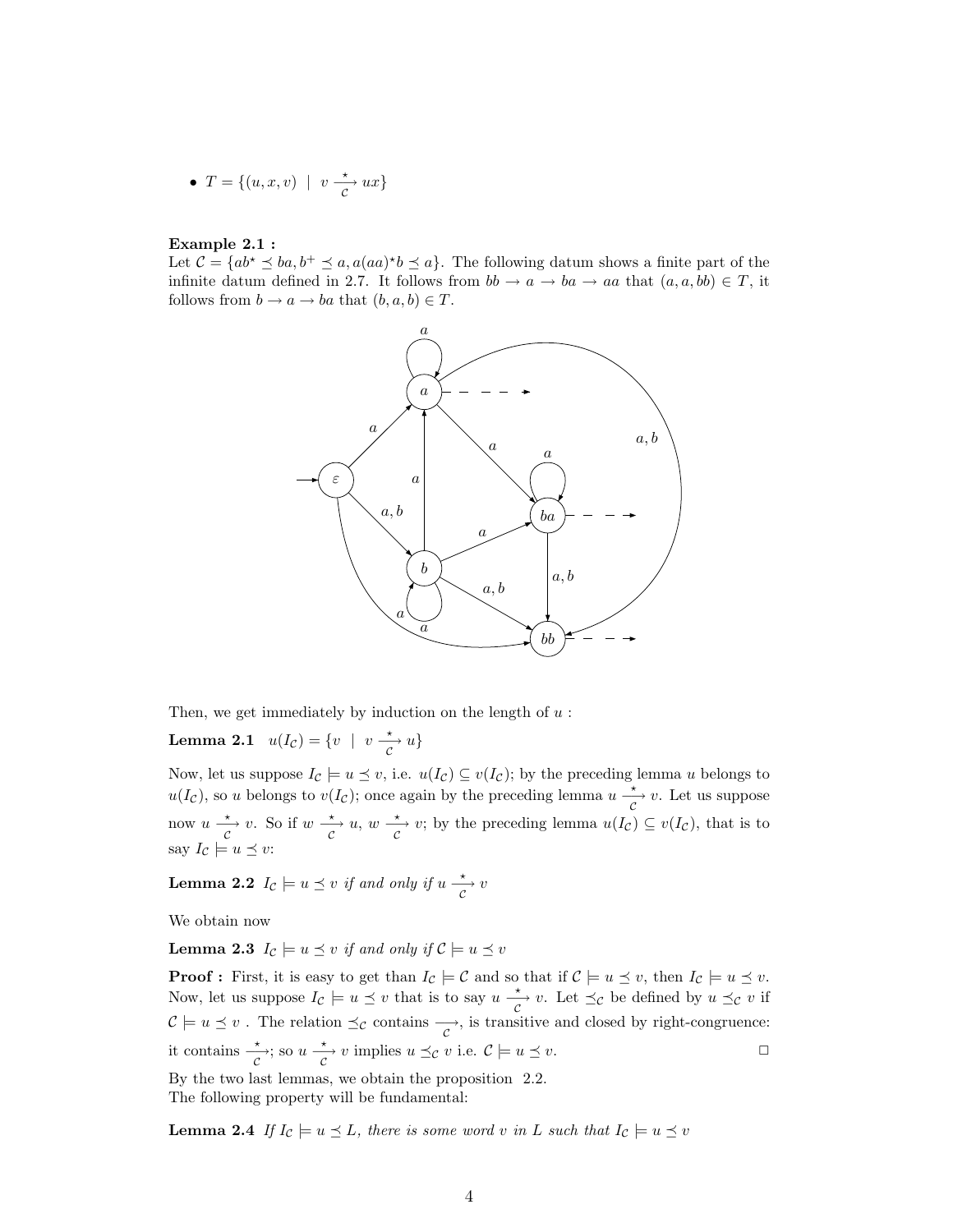**Proof**: Indeed, if  $I_c \models u \preceq L$ ,  $u(I_c)$  is included in  $L(I_c)$ ; in particular, the state u belongs to  $L(I_c)$ , i.e. there is some v in L such that u belongs to  $v(I_c)$ ; then, by lemma 2.1,  $u(I_{\mathcal{C}})$  is included in  $v(I_{\mathcal{C}})$ , i.e.  $I_{\mathcal{C}} \models u \preceq v$ .

Then, by summarizing the preceding lemmas, we get:

**Proposition 2.3** Let C be a set of bounded path inclusions, and L a regular query; the following properties are equivalent:

- $\mathcal{C} \models u \preceq L$
- there is some word v in L such that  $\mathcal{C} \models u \preceq v$
- there is some word v in L such that  $u \xrightarrow[{}]{} v$

**Proof :** If  $\mathcal{C} \models u \preceq L$ , as finite and infinite implication are equivalent and as  $I_{\mathcal{C}} \models \mathcal{C}$ ,  $I_{\mathcal{C}} \models u \preceq L$ . So, there is some word v in L such that  $I_{\mathcal{C}} \models u \preceq v$ , and  $\mathcal{C} \models u \preceq v$ . Let us now suppose  $C \models u \preceq v$ , for some word v in L:  $I_C \models u \preceq v$  and then  $u \xrightarrow[ C ]{} v$ .

Lastly, let us suppose  $u \frac{\star}{c} v$ , for some word v in L: then  $I_c \models u \preceq v$ . So,  $c \models u \preceq v$ and we get  $\mathcal{C} \models u \preceq L$ .

The following example shows that proposition 2.3 does not hold in the general case of path inclusions which are not bounded inclusions :

**Example 2.2**: The following datum satisfies  $a^+ \preceq (b+c)$  but does not satisfy  $a \preceq b$ neither  $a \preceq c$ .



#### 2.3 Path inclusions and recognizable relations

In this section, we will use the notion of recognizable relations to decide boundedness of a regular query. The idea behind recognizable relations is simply to encode a n-uple of words on the alphabet A by a word on the alphabet  $A \cup {\perp} \times ... \times A \cup {\perp}$ , where  $\perp$  is a new symbol. This encoding is obtained by superposing the n words, aligning the words by the end. E.g.  $(ab, aaa, b)$  will be encoded in  $[\bot, a, \bot][a, a, \bot], [b, a, b]$ . Formally, we define the morphism  $\pi_j$  from  $([A \cup \{\perp\}]^n)^*$  by  $\pi_j[a_1, a_2, ... a_n] = a_j$ , if it belongs to A,  $\pi_j [a_1, a_2, ... a_n] = \epsilon$  if  $a_j = \bot$ . Now, let Cor be the recognizable language of the words  $u_1...u_n$  -on the alphabet  $[A \cup {\{\perp\}}]^n$ - satisfying the two following properties:

- for each j, if  $\pi_i(u_k)$  is in A,  $\pi_i(u_l)$  is in A for any  $l > k$
- there exists some j s.t.  $\pi_i(u_1)$  is in A.

Then, the notion of recognizable relation is defined by: **Definition 2.8**: A n-ary relation R on  $A^* \times \ldots \times A^*$  is recognizable if and only if there exists an automaton M on the alphabet  $A \cup \{\perp\} \times ... \times A \cup \{\perp\}$  recognizing the language

$$
L(\mathcal{M}) = \{ u \in Cor \ / \ (\pi_1(u), \cdots, \pi_n(u)) \in R \}
$$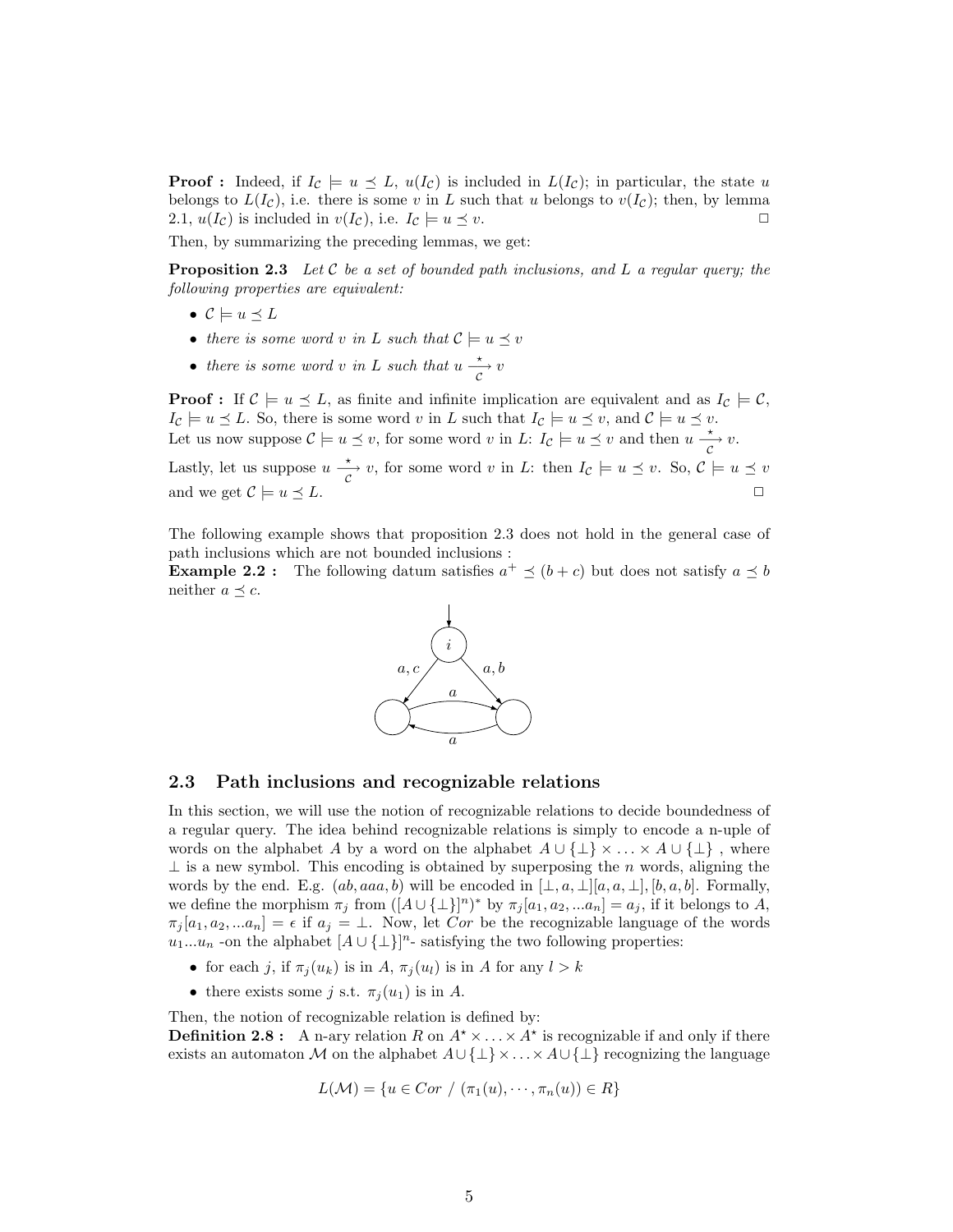This definition corresponds to the definition of tree recognizable relations defined in [9], if we consider here a word as a tree whose root is associated with the end of the word. So, if Rec denotes the set of recognizable relations, the following properties of Rec (see [9] for more details) hold:

#### Proposition 2.4

- Rec is closed under boolean operations (union, intersection, complementation)
- Rec is closed under cylindrification and projection.<sup>1</sup>
- Finiteness and emptiness are decidable on Rec.

**Proposition 2.5 (see for instance [9])** If C is a set of inclusion constraints, the prefix rewriting relation  $\frac{1}{c}$  is a recognizable relation.

The boundedness property can be expressed in terms of recognizable relations. More precisely, let define some relations on  $A^* \times A^*$ :

- shorter =  $\{(u, v) | |u| < |v|\}$
- shortestResults =  $\{(u, v) | u \xrightarrow[c]{*} v \wedge (\nexists v'u \xrightarrow[c]{*} v' \wedge (v', v) \in shorter)\}$

Lemma 2.5 The relations shorter and shortestResults are recognizable.

**Proof :** shorter is obviously a recognizable relation. Since  $\frac{\star}{c}$  is a recognizable relation, we can deduce from proposition 2.4 than shortestResults is a recognizable relation.

Let us now study the number of states of an automaton  $M$  for the relation shortestResults w.r.t. a set of bounded path inclusions  $C = \{p_1 \leq u_1, p_2 \leq u_2, \ldots, p_n \leq u_n\}$ , where the size of C is defined by  $|\mathcal{C}| = \sum_{i=1}^n |p_i| + |u_i|$ . We can define an automaton  $M_s$  of constant size for shorter $(u, v)$  and an automaton  $M_c$  for  $u \xrightarrow[c]{*} v$  of size  $O(|\mathcal{C}|)$ . Formula  $\varphi = u \frac{\star}{c}$  v'  $\wedge$  shorter $(v', v)$  can so be associated with an automaton  $M_{\varphi}$  of size  $O(|\mathcal{C}|)$ . The automaton  $M_{sr}$  recognizing the relation shortestResults $(u, v)$  can be built from a cartesian product of  $M_c$  and an automaton built from  $M_{\varphi}$  using a projection and a determinization: this leads to a size  $O(2^{k|\mathcal{C}|})$  for some constant k. So, the number of states of the final automaton will be in  $O(|\mathcal{C}| \cdot 2^{k|\mathcal{C}|})$ .  $k|\mathcal{C}|$ ).

**Proposition 2.6** Let C a set of path inclusions and p a regular path query. Query p has the boundedness property w.r.t. C if and only if the recognizable set shortestResults ∩  $\{(u, v), u \in p\}$  is finite. So, the boundedness property of p is decidable.

Let us note, that we could use a total recognizable ordering on words to associate with a word one and only one canonical query.

In the following, we develop an "ad hoc" method in order to reduce the number of states.

### 3 Query transduction

We consider here a fixed (non empty) finite set of bounded inclusions  $\mathcal{C} = \{p_1 \preceq u_1, p_2 \preceq$  $u_2, \ldots, p_n \preceq u_n$  over an alphabet A. The aim of this section is to build a finite word transducer  $\tau_c$  such that for any regular query p over A :

- 1.  $\mathcal{C} \models p \preceq q$  for all q such that  $L(q) = \tau_c(L(p))$
- 2. p has the boundedness property w.r.t. C if and only if  $\tau_c(L(p))$  is finite

<sup>&</sup>lt;sup>1</sup>roughly speaking, cylindrification (projection) consists in adding (deleting) a component in a tuple.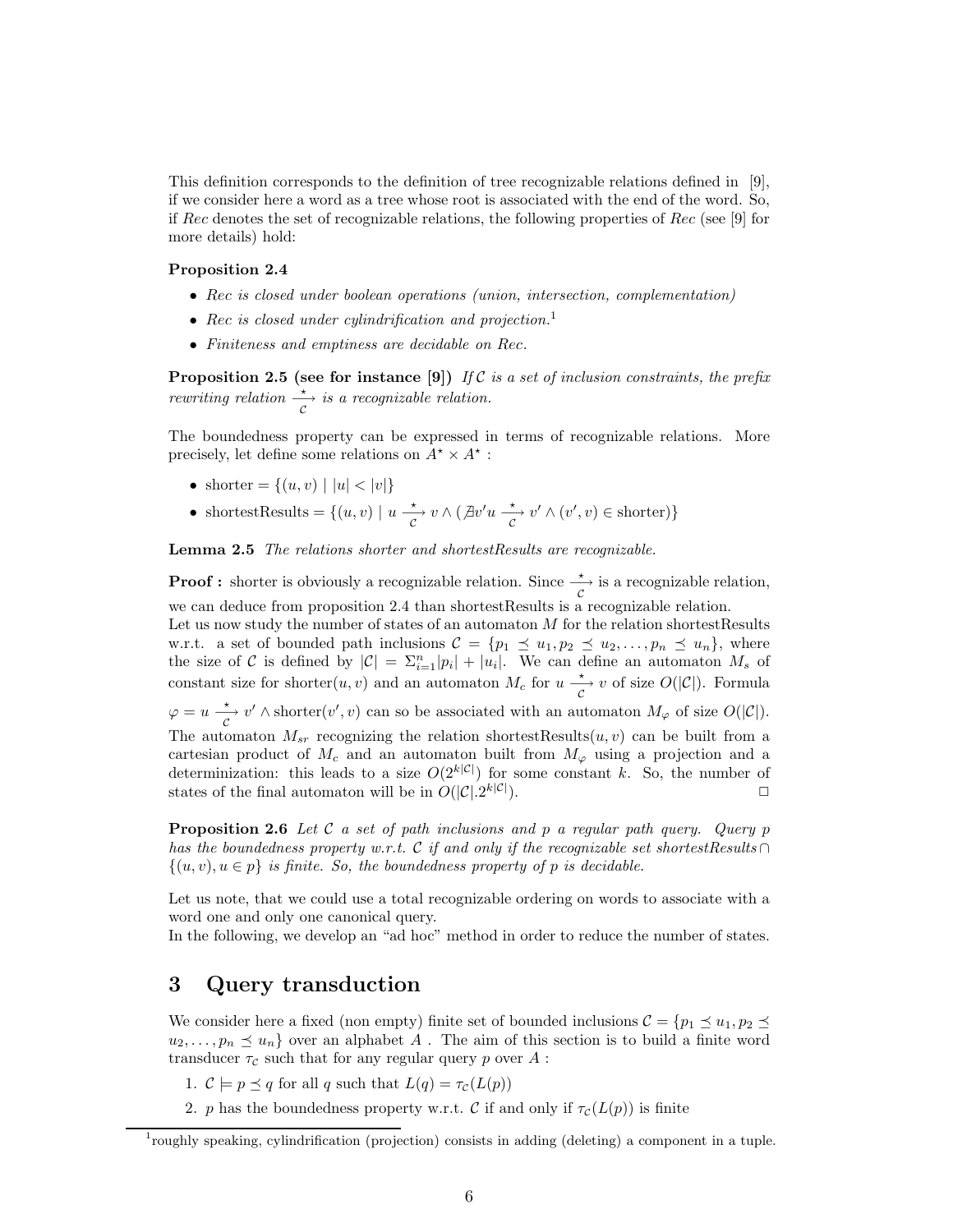In order to define our transducer  $\tau_c$ , our first goal is to build a finite automaton  $\mathcal{A}_c$  (with ε-moves) which recognizes the language  $R_C = \{v \in A^* \mid \exists i, v \frac{+}{C}, u_i\}$ . It is already known that  $R_c$  is a recognizable language from [7], [9], [8]. We give here a different construction : For each *i* with  $1 \leq i \leq n$ , let  $\mathcal{M}_i = (A, Q_i, I_i, F_i, \delta_i)$  be an automaton recognizing the language  $L(p_i)$ . We can assume, without loss of generality, that for different subscripts i and j, the intersection  $Q_i \cap Q_j$  is empty. Then we can define  $\mathcal{A}_{\mathcal{C}} = (A, Q, I, F, \Delta)$  where  $Q = \bigcup_{i=1}^{n} Q_i, I = \bigcup_{i=1}^{n} I_i, F = \bigcup_{i=1}^{n} F_i$  and  $\Delta = \bigcup_{k \in \mathbb{N}} \Delta_k$  where  $\Delta_k$ , for  $k \in \mathbb{N}$  is defined inductively by :

- $\Delta_0 = \bigcup_{i=1}^n \delta_i$
- for  $k > 0$ ,  $\Delta_k = \Delta_{k-1} \cup \{(q, \varepsilon, q') \mid \exists i \leq n, q \in F_i, q' \in \Delta_{k-1}(I, u_i)\}\$

Since  $\Delta$  is included in  $Q \times (A \cup \{\varepsilon\}) \times Q$ , it is clear that there exists an integer K such that  $\Delta_K = \Delta_{K+1} = \Delta$ . Since we have  $K \leq |Q|^2$ , automaton  $\mathcal{A}_{\mathcal{C}}$  can be build in quadratic time in  $|\mathcal{C}|$ , the size of  $\mathcal{C}$ .

**Example 3.1**: Let  $C = \{ab^* \le ba, b^+ \le a, a(aa)^*b \le a\}$ . Automaton  $\mathcal{A}_C$  is the following :



We have now to prove that  $\mathcal{A}_{\mathcal{C}}$  recognizes  $R_{\mathcal{C}}$ .

**Lemma 3.1** For any word v in  $A^*$ , if  $\Delta(I, v) \cap F_i \neq \emptyset$  for some i in  $\{1, \ldots, n\}$  then  $v \xrightarrow[]c]{+} u_i.$ 

**Proof :** Let  $v \in A^*$  and  $q \in \Delta(I, v) \cap F_i$  for some i in  $\{1, \ldots, n\}$ . Then there exists a k such that  $q \in \Delta_k(I, v)$ . We will show that  $v \frac{+}{c} u_i$  by induction on k. If  $k = 0$ , then  $v \in L(p_i)$  and  $v \longrightarrow u_i$ . Suppose now that  $k > 0$ . There exist  $q_0, q_1, \ldots, q_l$  in Q and  $x_1, x_2, \ldots, x_l$  in  $A \cup \{\varepsilon\}$  such that  $q = q_l, v = x_1 x_2 \ldots x_l$  and for any j in  $\{1, \ldots, l\}$ ,  $(q_{j-1}, x_j, q_j) \in \Delta_k$ . Let m be the number of such  $(q_{j-1}, x_j, q_j)$  which are in  $\Delta_k \setminus \Delta_{k-1}$ . We shall now make an induction on m. If  $m = 0$ , then, by induction hypothesis, we obtain that  $v \frac{+}{c} u_i$ . If  $m > 0$ , let p be the integer such that  $(q_{p-1}, x_p, q_p) \in \Delta_k \setminus \Delta_{k-1}$  and for any j with  $p < j \leq l$ ,  $(q_{j-1}, x_j, q_j)$  is in  $\Delta_{k-1}$ . Then  $x_p = \varepsilon$ ,  $q_{p-1} \in F_{i'}$  for some i' in  $\{1, \ldots, n\}$  and  $q_p \in \Delta_{k-1}(I, u_{i'})$ :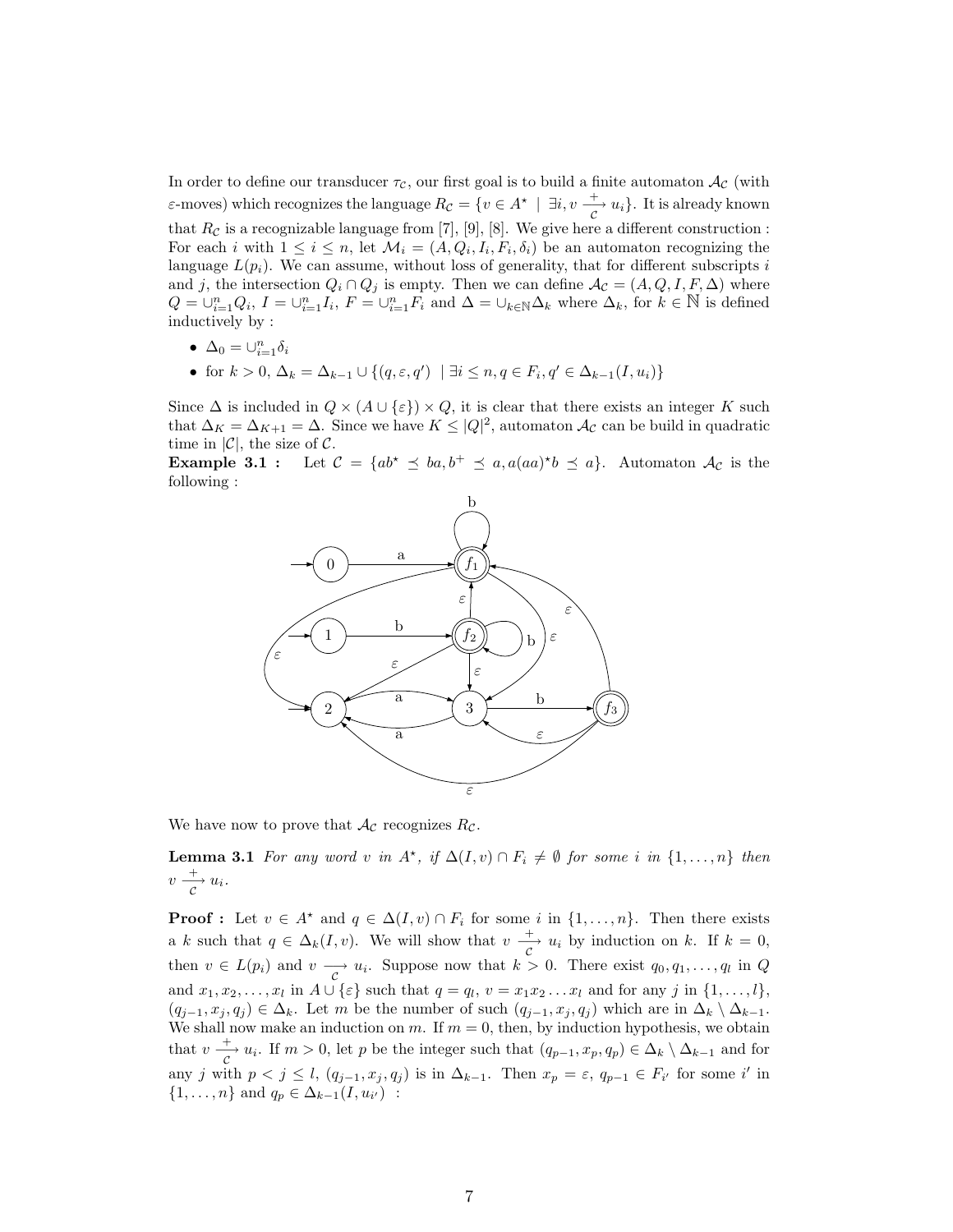q<sup>0</sup> q<sup>p</sup>−<sup>1</sup> q<sup>p</sup> q x<sup>p</sup> = ε ui ′ x<sup>1</sup> . . . x<sup>p</sup>−<sup>1</sup> x<sup>p</sup>+1 . . . x<sup>l</sup> ∆<sup>k</sup> \ ∆<sup>k</sup>−<sup>1</sup> ∆<sup>k</sup>−<sup>1</sup> ∆<sup>k</sup> ∆<sup>k</sup>−<sup>1</sup>

By induction hypothesis on m, we obtain that  $x_1x_2...x_{p-1} \frac{+}{c} u_{i'}$  and by induction hypothesis on k, we obtain that  $u_i x_p x_{p+1} \ldots x_l \stackrel{+}{\underset{C}{\longrightarrow}} u_i$ . It follows that  $v = x_1 x_2 \ldots x_l \stackrel{+}{\underset{C}{\longrightarrow}}$  $u_{i'}x_px_{p+1}\ldots x_l \xrightarrow[c]{+} u_i$ . ✷

In order to prove the converse of lemma 3.1, we shall use the following result :

**Lemma 3.2** Let v and w be two words of 
$$
A^*
$$
, then  $v \xrightarrow{*} w \Longrightarrow \Delta(I, w) \subseteq \Delta(I, v)$ .

**Proof :** Let j be the length of the derivation  $v \xrightarrow[ C ]{\infty} w$ . We shall make an induction on j. If j = 0 then v = w and  $\Delta(I, w) = \Delta(I, v)$ . If j > 0, then there exist i in {1, ..., n} and words  $v_1, v_2$  such that  $v \frac{j-1}{c} v_1 v_2, v_1 \frac{\partial v_1}{\partial u} u_i$  and  $w = u_i v_2$ . By induction hypothesis, we have  $\Delta(I, v_1v_2) \subseteq \Delta(I, v)$ . Moreover, since  $v_1 \longrightarrow u_i$  then  $v_1 \in L(p_i)$  and there exists a state q in  $F_i \cap \Delta(I, v_1)$ . Let q' be a state in  $\Delta(I, u_i)$  then there exists an integer k such that  $q' \in \Delta_k(I, u_i)$ . It follows that  $(q, \varepsilon, q') \in \Delta_{k+1} \subseteq \Delta$  and  $q' \in \Delta(I, v_1)$ . As we have  $\Delta(I, u_i) \subseteq \Delta(I, v_1)$ , we obtain  $\Delta(I, w) = \Delta(I, u_i v_2) \subseteq \Delta(I, v_1 v_2) \subseteq \Delta(I, v)$ .

We are now able to prove :

**Proposition 3.1** For any word v in  $A^*$ ,  $\Delta(I, v) \cap F_i \neq \emptyset$  for some i in  $\{1, \ldots, n\}$  if and only if  $v \frac{+}{c} u_i$ . Then automaton  $\mathcal{A}_{\mathcal{C}}$  recognizes  $R_{\mathcal{C}}$ 

**Proof :** From lemma 3.1, we have only to prove that for any word  $v \in A^*$ , if there exists an *i* in  $\{1,\ldots,n\}$  such that  $v \stackrel{+}{\longrightarrow} u_i$  then  $\Delta(I, v) \cap F_i \neq \emptyset$ . Since  $v \stackrel{+}{\longrightarrow} u_i$ , there exists a word  $w \in A^*$  such that  $v \xrightarrow[c]{*} w \xrightarrow[c]{\cdot} u_i$ . Then  $w \in L(p_i)$  and  $\Delta(I, w) \cap F_i \neq \emptyset$ . Since  $\Delta(I, w) \subseteq \Delta(I, v)$ , from lemma 3.2 it follows that  $\Delta(I, v) \cap F_i \neq \emptyset$ .

Now, we construct the transducer  $\tau_c$  from the automaton  $\mathcal{A}_{\mathcal{C}}$ . This transducer produces from any regular query p which has the boundedness property w.r.t.  $\mathcal C$  a regular query q, such that  $L(q)$  is finite and  $C \models p \preceq q$ .

**Definition 3.1**: Let C be a set of bounded inclusions over A and v be a word of  $A^*$ . The shortest suffix of v which cannot be rewritten w.r.t  $\frac{\star}{c}$ , denoted by  $f_c(v)$  is the suffix of v which satisfies that for any words  $v_1 \in R_{\mathcal{C}} \cup \{\varepsilon\}$  and  $v_2 \in A^*$ , if  $v = v_1v_2$  then  $|v_2| \ge |f_c(v)|$ .

It is easy to verify that the following lemma holds :

**Lemma 3.3** Let  $C$  be a set of bounded inclusions over A. Let  $v$  and  $w$  be two words of A<sup>\*</sup>. Then  $v \xrightarrow[c]{\star} w$  if and only if there exist  $v_1$  and  $w_1$  in  $A^*$  such that  $v = v_1 f_c(v)$ ,  $w = w_1 f_c(v)$  and  $v_1 \xrightarrow[c]{*} w_1$ .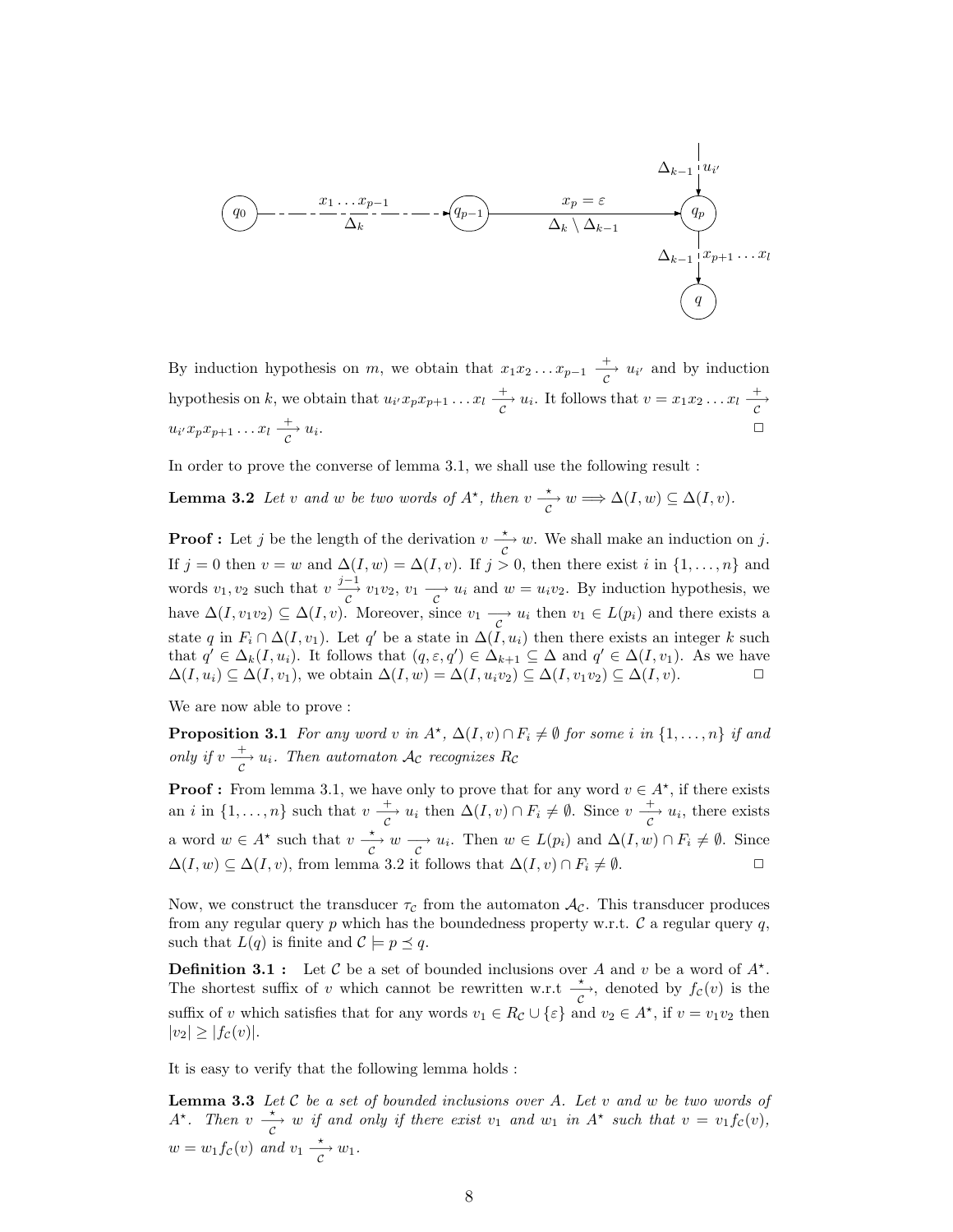The shortest suffix of words which cannot be rewritten w.r.t  $\frac{\star}{c}$  has been used to decide if a regular query has the boundedness property w.r.t. a set of bounded inclusions.

**Theorem 3.1** ([5]) Let C be a set of bounded inclusions over A and p be a regular query over A then p has the boundedness property w.r.t. C if and only if the set  $F_c(p) = \{f(v) \mid$  $v \in L(p)$  is finite.

Our transducer  $\tau_c$  will satisfy the following property, proved in proposition 3.2 : For any word  $v \in A^*$ , we will have  $w \in \tau_c(v)$  if and only if  $w = v = f(v)$  or  $v \xrightarrow[c]{\tau} w \wedge w =$  $u_i f(v)$  for some  $i \in \{1, \ldots, n\}.$ 

Let  $\mathcal{A}'_{\mathcal{C}}$  be the complete and deterministic automaton obtained from the automaton  $\mathcal{A}_{\mathcal{C}}$ applying the classical transformations (remove  $\varepsilon$ -moves, subset-construction, completion). Then  $\mathcal{A}'_{\mathcal{C}} = (A, Q', q'_0, F', \Delta')$  and, from the subset-construction and proposition 3.1, we can associate to any state  $q \in Q'$  a subset  $S(q) \subseteq \{1, ..., n\}$  such that, for any word  $v \in A^{\star}, i \in S(\Delta'(q'_0, v))$  if and only if  $v \stackrel{+}{\longrightarrow} u_i$ . In particular,  $F' = \{q \in Q' \mid S(q) \neq \emptyset\}.$ We can remark than the automaton  $\mathcal{A}'_{\mathcal{C}}$  can be built in time  $2^{|C|}$ .

Then the transducer  $\tau_c$  is defined by :  $\tau_c = (A, Q' \cup \bar{Q'}, \{q_0, \bar{q_0}\}, \bar{Q'}, T)$  where A is the input/output alphabet,  $Q' \cup \bar{Q}'$  where  $\bar{Q}'$  is a copy of  $Q'$  is the set of states,  $q_0$  and  $\bar{q_0}$  are the initial states,  $\bar{Q}'$  is the set of final states and  $T \subseteq Q \times A \cup {\epsilon} \times A^* \times Q$  is the set of transitions of  $\tau_c$  defined by :  $T = \{(q, x, \varepsilon, q') \mid q, q' \in Q', x \in A, (q, x, q') \in \Delta'\}\$  $\cup \{q, \varepsilon, u_i, \overline{q}) \mid q \in Q', i \in S(q)\}$  $\cup \{(\bar{q}, x, x, \bar{q'}) \mid q, q' \in Q', x \in A, S(q') = \emptyset, (q, x, q') \in \Delta'\}.$ 

**Example 3.2 :** The transducer  $\tau_c$  associated with the set of bounded inclusions of example 3.1 is the following :

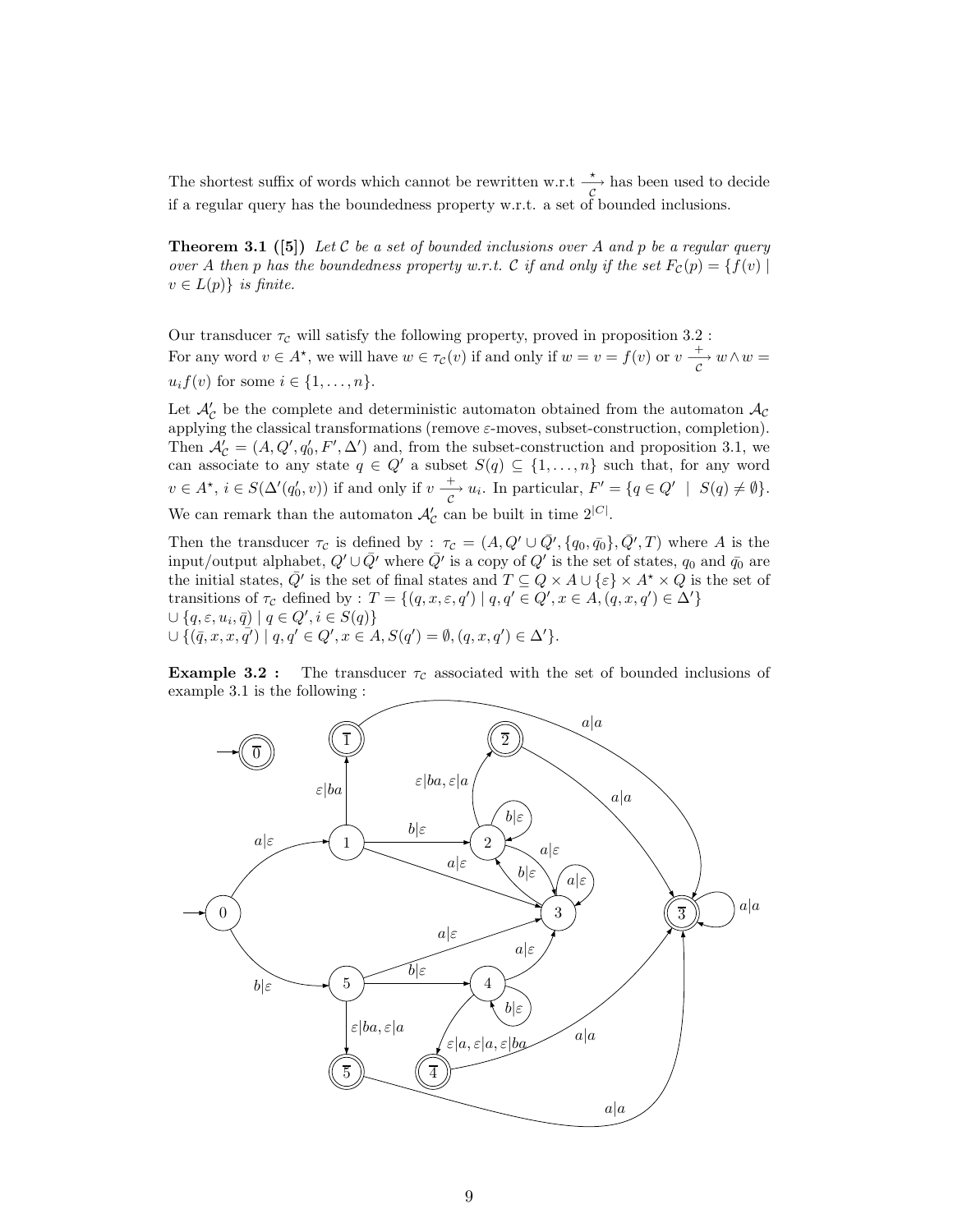**Proposition 3.2** For any words  $v, w \in A^*$ ,  $w \in \tau_c(v)$  if and only if  $w = v = f(v)$  or  $v \stackrel{+}{\rightharpoonup} w$  and  $w = u_i f(v)$  for some i in  $\{1, \ldots, n\}.$ 

#### Proof :

- Let  $v, w \in A^*$  such that  $w \in \tau_c(v)$  then there exists a path in  $\tau_c$  from an initial state to a final state, labelled by v. If this path starts from  $\bar{q}_0$ , then  $w = v$  and, since for any  $(\bar{q}, x, x, \bar{q}')$  in T,  $S(q') = \emptyset$ , there does not exist any prefix of v, different from  $\varepsilon$  which belongs to  $R_c$ . It follows that  $f(v) = v = w$ . Let us suppose now that the path labelled by v starts from  $q_0$ . Then there exists two words  $v_1$  and  $v_2$  such that  $v = v_1v_2$ ,  $v_1$  labels a path from  $q_0$  to a state  $q \in Q'$  such that there exists some i in  $S(q)$ ,  $(q, \varepsilon, u_i, \bar{q})$  is in T,  $v_2$  labels a path from  $\bar{q}$  to some state  $\bar{q}'$  of  $\bar{Q}'$ . Then  $v_1 \frac{+}{c} u_i, w = u_i v_2$  and  $v \frac{+}{c} w$ . Note that for any prefix  $v'_2$  of  $v_2$ , different from  $\varepsilon$ , we are sure that  $v_1v_2'$  does not belong to  $R_{\mathcal{C}}$  since  $v_2'$  labels a path from  $\bar{q}$  to some state  $\bar{q''}$  with  $S(q'') = \emptyset$ . It follows that  $v_2 = f(v)$  then  $w = u_i f(v)$ .
- Conversely, let  $v, w \in A^*$  such that  $w = v = f(v)$  then there does not exist any prefix of v, different from  $\varepsilon$  which belongs to  $R_{\mathcal{C}}$ . Then v labels a path from  $\bar{q}_0$  to some state  $\bar{q}'$  of  $\bar{Q}'$  and  $v \in \tau_c(v)$ . Suppose now that  $v \frac{+}{c} w$  and  $w = u_i f(v)$  for some *i* in  $\{1, \ldots, n\}$ . From lemma 3.3, it follows that  $v = v_1 f(v)$  and  $v_1 \stackrel{+}{\underset{C}{\longrightarrow}} u_i$ . Then  $v_1$  labels a path from  $q_0$  to a state q such that  $i \in S(q)$ . Moreover, it is clear that  $f(v)$  labels a path from  $\bar{q}$  to some state  $\bar{q'}$  of  $\bar{Q'}$ . It follows that  $u_i f(v) = w$  is in  $\tau_{\mathcal{C}}(v)$ .

 $\Box$ 

**Proposition 3.3** Let  $C = \{p_1 \leq u_1, p_2 \leq u_2, \ldots, p_n \leq u_n\}$  be a non-empty finite set of bounded inclusions over an alphabet A and let  $\tau_c$  be the transducer defined above, then for any regular query p over A :

- 1.  $\mathcal{C} \models p \preceq q$  for all q such that  $L(q) = \tau_c(L(p))$
- 2. p has the boundedness property w.r.t. C if and only if  $\tau_c(L(p))$  is finite

#### Proof :

- 1. Let u be a word of  $L(p)$  and v be a word of  $\tau_{\mathcal{C}}(u) = L(q)$  ( $\forall u \in A^*, \tau(u) \neq \emptyset$ ). It follows from proposition 3.2 that  $u \xrightarrow[c]{+} v$  or  $u = v$  and then  $C \models p \preceq q$  from proposition 2.3.
- 2. If  $\tau_c(L(p))$  is finite then p has clearly the boundedness property w.r.t C. Conversely, if p has the boundedness property w.r.t. C then, from theorem 3.1,  $F_p = \{f(w), w \in$  $L(p)$  is a finite set. Since, from proposition 3.2,  $\tau_c(L(p)) \subseteq {\varepsilon, u_1, ..., u_n}F_p$  it follows  $\tau_c(L(p))$  is finite.

 $\Box$ 

Remark : We have produced an algorithm which, given a non-empty finite set of bounded inclusions C and a regular query p gives a finite query f such that  $\mathcal{C} \models p \preceq f$  if and only if p has the boundedness property w.r.t. C. This algorithm is in  $O(|p| \cdot 2^{|C|})$  since it computes  $\tau_c(L(p))$ . It is worth noting that the problem of deciding boundedness property is PSPACE-hard : Indeed let p and q be two regular expressions over an alphabet A. Let us consider a new letter \$ which is not in A and let us define C as  $C = \{q\$ <sup> $\pm \leq$ </sup>\$ $\}$ . Then it is easy to see that p has the boundedness property for C if and only if  $L(p) \subseteq L(q)$ . It follows that our algorithm may be used to decide whether a regular language is included in another regular language where these languages are defined by regular expressions and